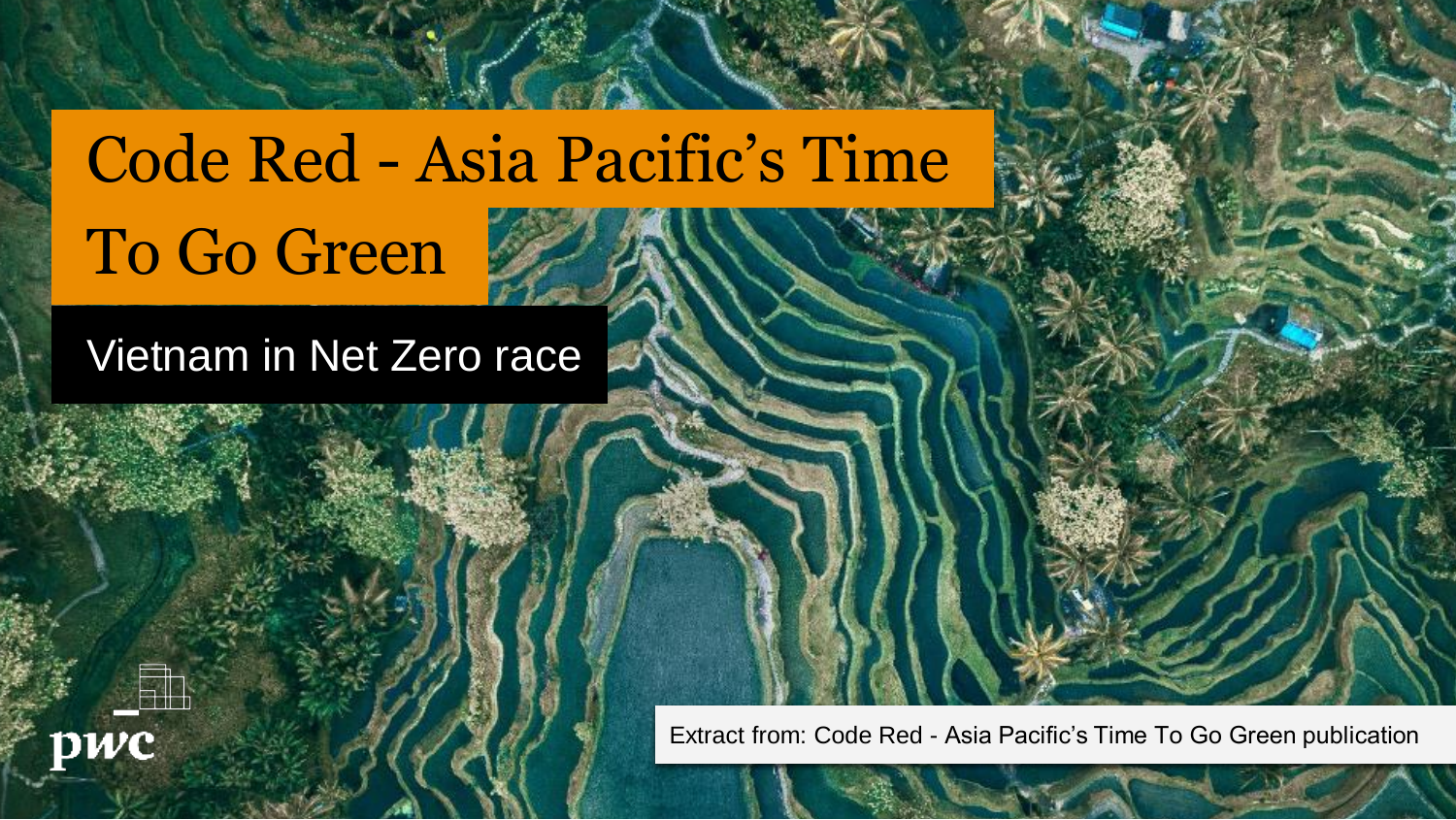### Introduction

**The 2020s will be pivotal in the transition to a Net Zero economy. Businesses cannot afford to wait. The time to act is now.**



**THENG Bee Han**  Chairman | ESG Committee Chairman | Assurance & Capital Markets Partner PwC Vietnam

Climate change is a significant issue of our time and we are at a defining moment. Underscoring its importance is the presence of 197 country leaders at the recent 2021 United Nations Climate Change Conference weeks, also known as COP26 to agree on how to step up global action to solve the climate crisis.

Transitioning to carbon neutrality will require a rewiring of the entire economy. From a country perspective, Vietnam has recently made a stronger commitment to tackle climate change in COP26. However, the reality is that a nation cannot meet its net-zero commitment without ambitious action and systemic change.

This is not a journey that governments can undertake alone. Businesses have a crucial role to play and it's timely for Vietnam to adopt a partnership-led approach to reach our Net Zero goal.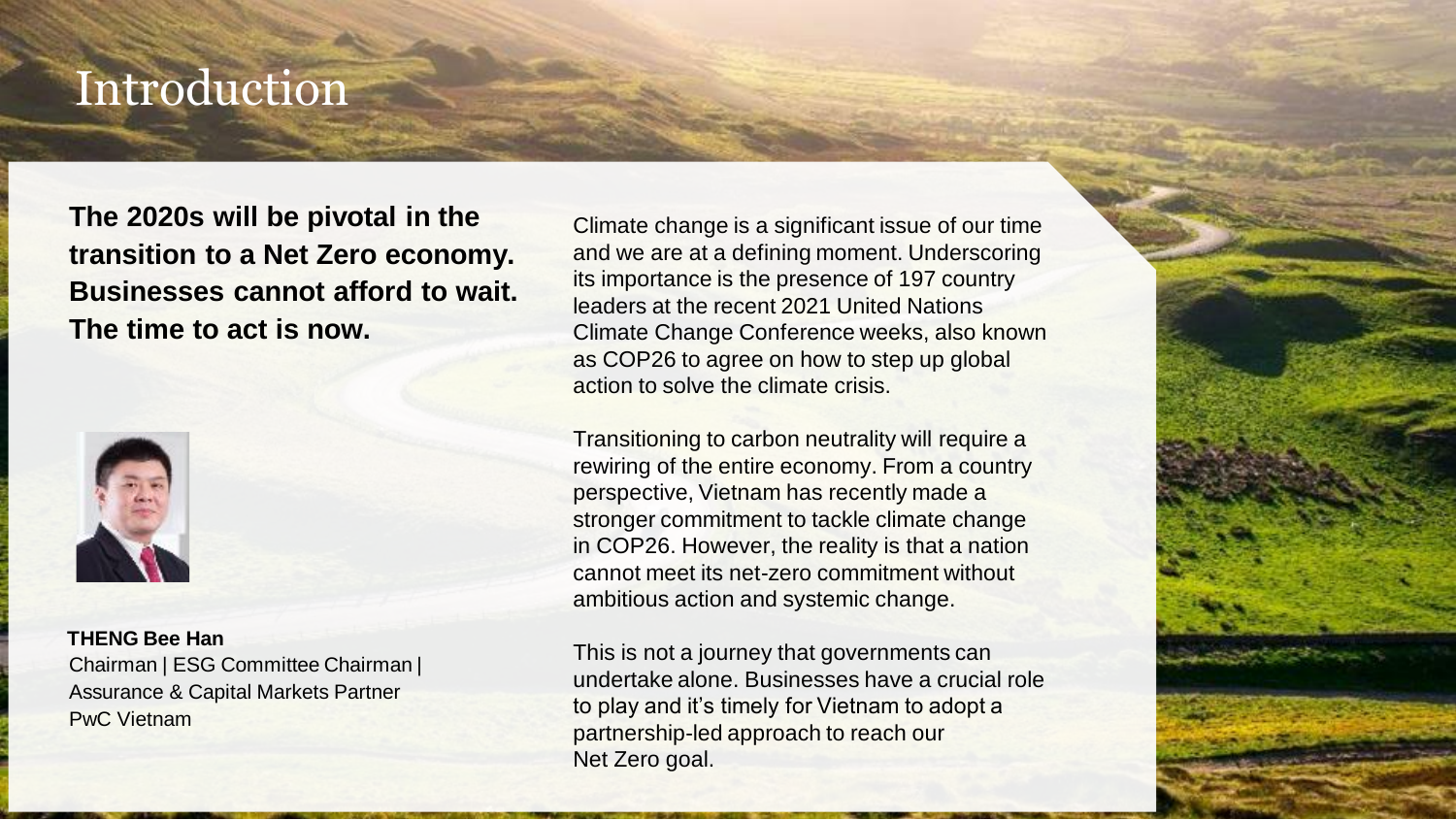Global and Asia Pacific decarbonisation rates since 1990 are still far from the needed rate for keeping global warming to 1.5 degrees Celsius according to Paris Agreement

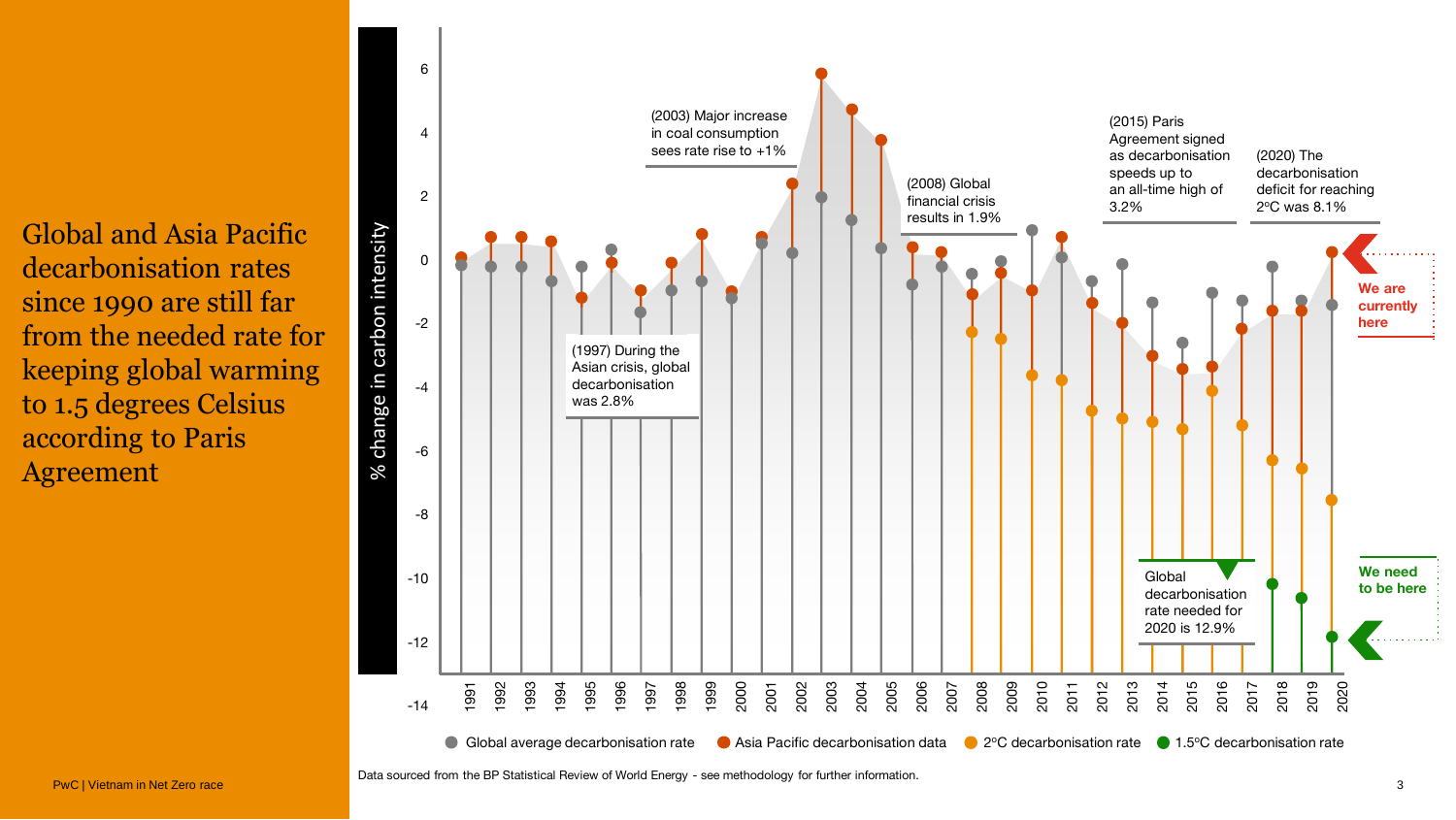### Global decarbonisation needs to accelerate to five times its current rate

**2020 rates of 5x decarbonisation\* (%)**  $12.9$ 5.7 2.5  $08$ n a E7 average Asia Pacific G7 average Global average Global average average needed to reach the 1.5°C target in the Paris

G7 economies (US, Japan, Germany, UK, France, Italy, Canada), E7 economies (China, India, Brazil, Turkey, Russia, Mexico and Indonesia).

\*Decarbonisation: The rate of reduction in energy-related carbon intensity upfront

PwC | Vietnam in Net Zero race 4 American contract the contract of the contract of the contract of the contract of the contract of the contract of the contract of the contract of the contract of the contract of the contrac

### **Global pledges at COP26 - key highlights**



**Ending Deforestation** - halt and reverse forest loss and land degradation by 2030



**Net Zero -** Commit to Net Zero, carbon neutrality or being climate-neutral

### **Ending Coal**

**-** Phase out coal power at varying speeds



Agreement

#### **Cut Methane emission**

**-** Reduce human-caused methane emissions by 30% between 2020 and 2030

#### **Speed up the switch to electric vehicles**

**-** reach a 100% share of sales of **new cars and vans being zero emission**

Progress level: Significant progress Progress No progress

#### Source [PwC](https://www.pwc.com/gx/en/services/sustainability/climate.html), [COP26](https://ukcop26.org/the-conference/cop26-outcomes/)

### **COP26 participation: 197 countries attended**

**141 countries**  (Covering 90% of world forest. Brazil and China were the latest countries who signed

the pledge)

#### **137 countries** (India and Nigeria were the latest countries who signed the pledge)

#### **40 countries**

(Doesn't include top 3 coal consumers - China, India and US)

#### **100 countries**  (Doesn't include top 3 emitters, China, Russia, and India)

#### **22 countries**

(Doesn't include key vehicle-manufacturing countries i.e. Germany, Japan, the US, China, and France)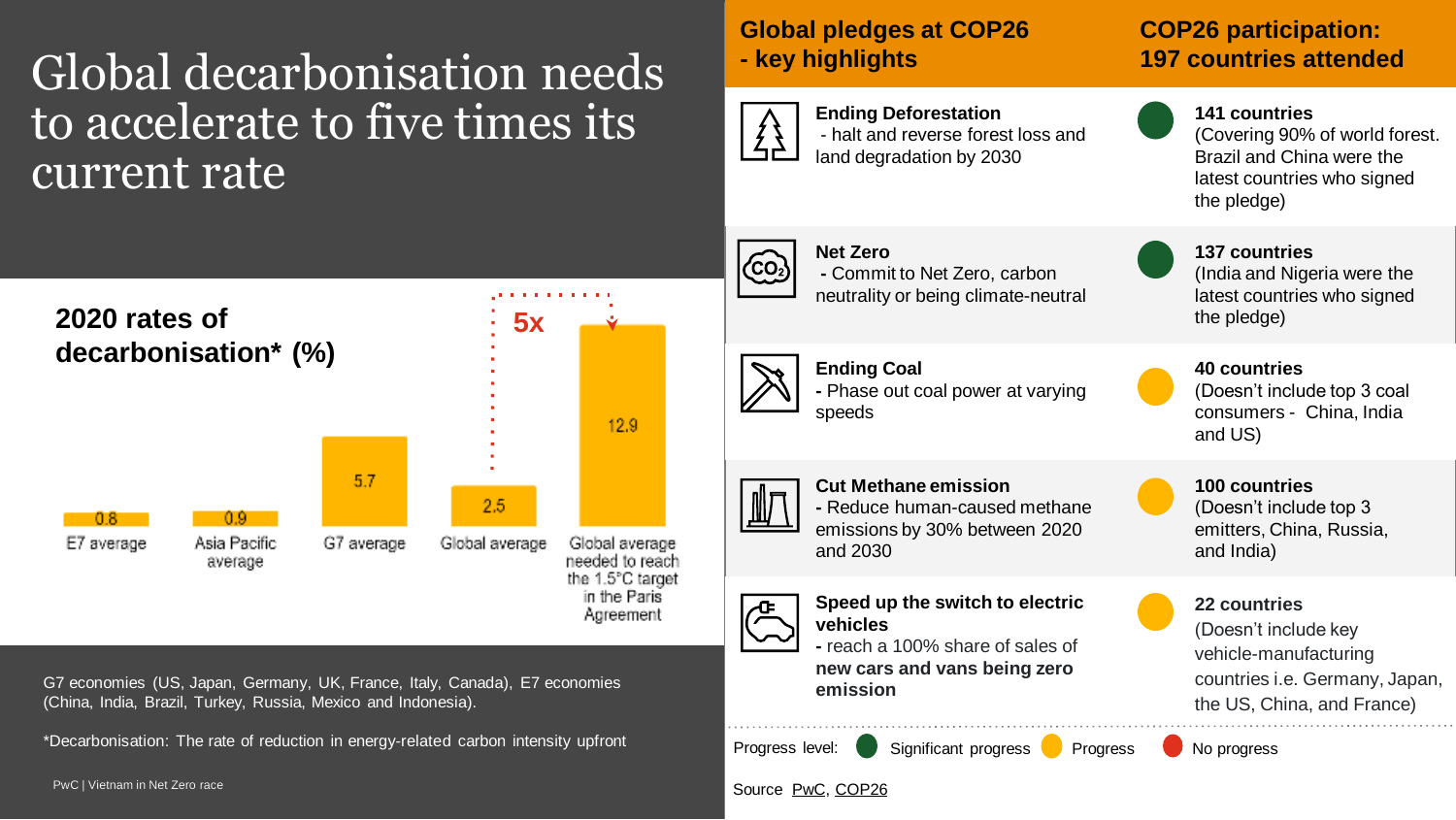## Code red to go green: Commitment to Net Zero

#### **Asia Pacific: Current state**

- Asia Pacific's vast population, economies and communities are extremely vulnerable to climate change.
- In 2020 decarbonisation rate in Asia Pacific was **0.9%** (below the global average of 2.5%). To achieve the 1.5°C target and reach Net Zero, the region needs to urgently accelerate its decarbonisation.
- The challenge is to shift away from fossil fuel derived energy towards low carbon and renewable energy sources while equitably enabling regional

#### **Vietnam's commitments to tackle climate change**

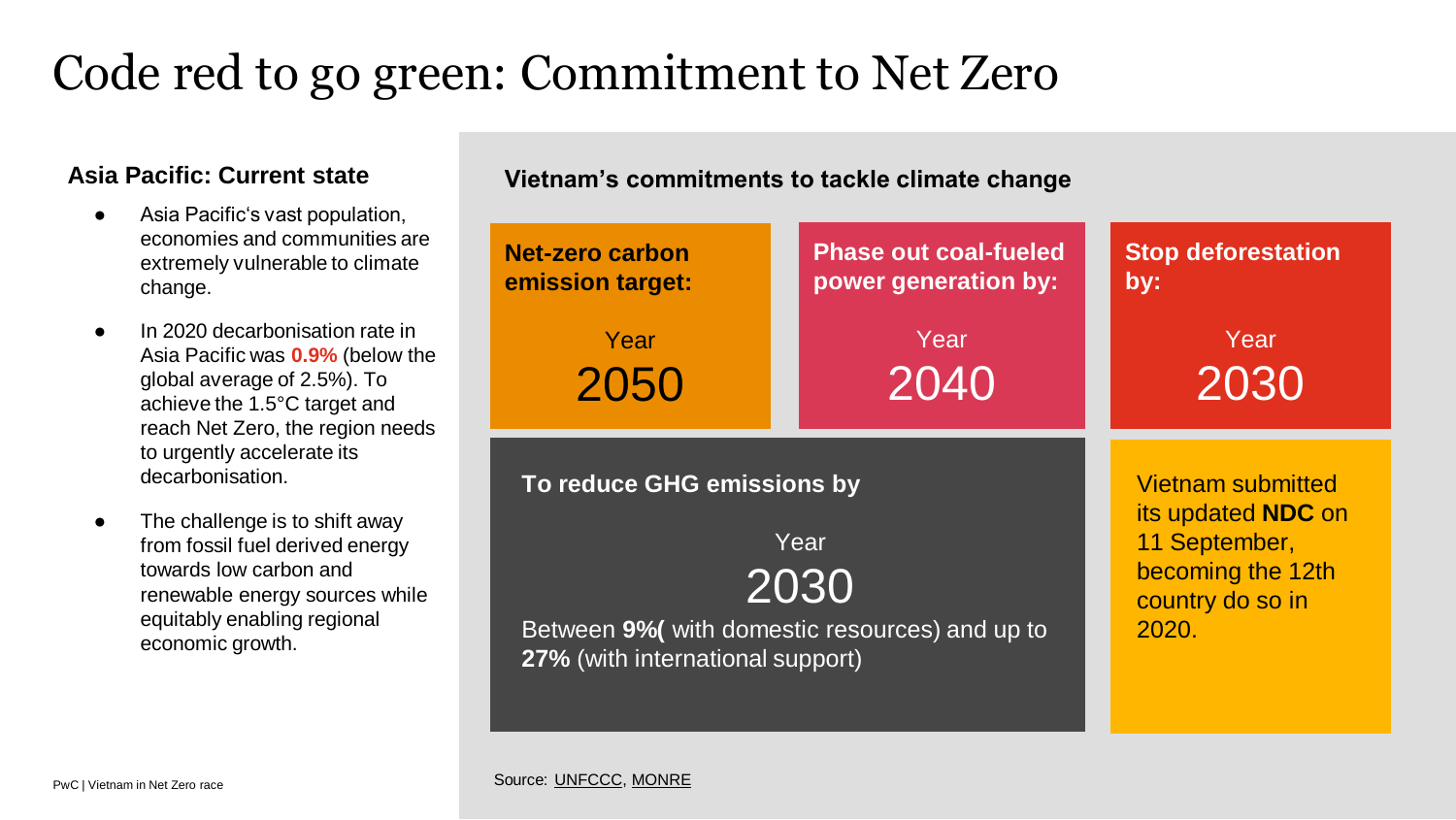## Vietnam: The first steps in converting pledges into action

#### **Transition plan away from fossil fuel**

Vietnam's draft power plan (PDP8) as of September 2021 sets out a fossil fuel phase out pathway for the near future. Of the total 129.5 GW capacity plan for 2030, renewables (excluding hydro) will account for about a quarter of the energy mix while coal will still play important role, making up 40.6% with installed capacity of 39.7GW. Currently, Vietnam is the ninth-largest coal power generating country in the world.

Vietnam is part of the 'Energy Transition Mechanism' - powered by the ADB - a program comprising public, private, and philanthropic financing designed to pilot the formation of a facility in each country—to purchase coal-fired power plants and accelerate their retirement and jumpstart reliable and affordable clean energy.

#### **Carbon pricing framework**

World Bank and Vietnam's Ministries (MONRE, MOIT, MOC, MOF and MPI) are developing carbon pricing instruments for Vietnam.

The revised LEP to be effective as of January 1, 2022 legalises the establishment of carbon pricing in the form of an ETS for greenhouse gases. A carbon tax could also be developed under the overall framework provided by this law.

#### **Electric Vehicle targets**

Vietnam has no targets set for EVs and policy or incentives for the EV industry. In trying to attract investments to EV as well as important supporting industries. the MoIT has proposed to MoF, policies to attract FDI projects and investors with taxes, fees, and supportive environmental policies..

#### **No policy/legislation currently exists for:**

- Net-Zero
- Climate-related Financial **Disclosures**
- Science Based targets

Note: The information is as at 30 September 2021

Source[:S&PGlobal](https://www.spglobal.com/platts/en/market-insights/latest-news/energy-transition/112421-vietnam-cuts-back-on-lng-coal-fired-power-projects-after-net-zero-pledge), [ADB](https://www.adb.org/news/features/energy-transition-mechanism-explainer-support-climate-action-southeast-asia), [World Bank,](https://www.worldbank.org/en/news/feature/2021/11/11/carbon-pricing-aids-vietnam-s-efforts-towards-decarbonization) [Policyforum](https://www.policyforum.net/carbon-pricing-insights-from-vietnam/)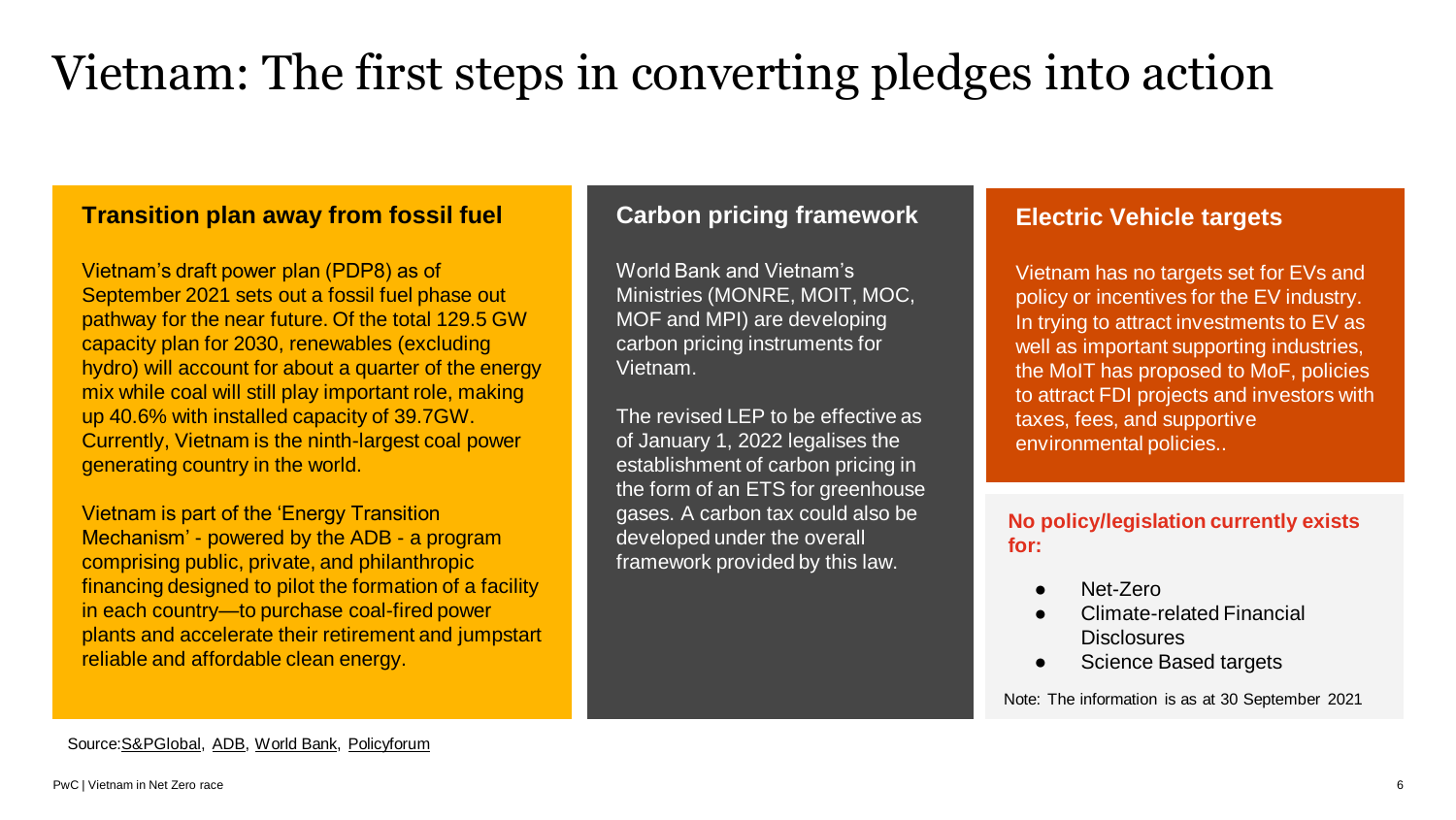### Top 20 public listed companies in Vietnam - room to grow in applying climate change policies

#### **Top 20 public listed companies in Asia Pacific businesses are already seizing the initiative**

The table shows how many of the Top 20 public listed companies in AsiaPac countries are responding to calls from a range of stakeholders to pursue more aggressive emissions reductions.

There are 45 companies within Asia Pacific that have signed up to the [Science Based Targets](https://sciencebasedtargets.org/companies-taking-action?target=2%C2%B0C®ion=Asia#table) initiative Business Ambition for 1.5°C. [CDP,](https://www.cdp.net/en/companies/companies-scores) a not-for-profit that runs a global disclosure system, has placed 75 Asia Pacific companies on its "A-List" for their climate disclosure and activities.

| <b>Net zero</b><br>policies | <b>SBTi</b>    | <b>TCFD</b>    |                    |
|-----------------------------|----------------|----------------|--------------------|
| 18                          | 4              | 18             | Australia          |
| 4                           | 1              | $\overline{2}$ | China              |
| 6                           | $\overline{2}$ | 5              | India              |
|                             | 1              | 1              | Indonesia          |
| 7                           | 3              | 17             | Japan              |
| 5                           | $\overline{2}$ | 8              | Malaysia           |
| 9                           | 7              | 14             | <b>New Zealand</b> |
| 2                           | 0              | 8              | Philippines        |
| 7                           | 4              | 10             | Singapore          |
| 3                           | 3              | 14             | South Korea        |
| 8                           | 3              | 15             | Taiwan             |
| 7                           | $\overline{2}$ | 9              | <b>Thailand</b>    |
| 0                           | 0              | 0              | Vietnam            |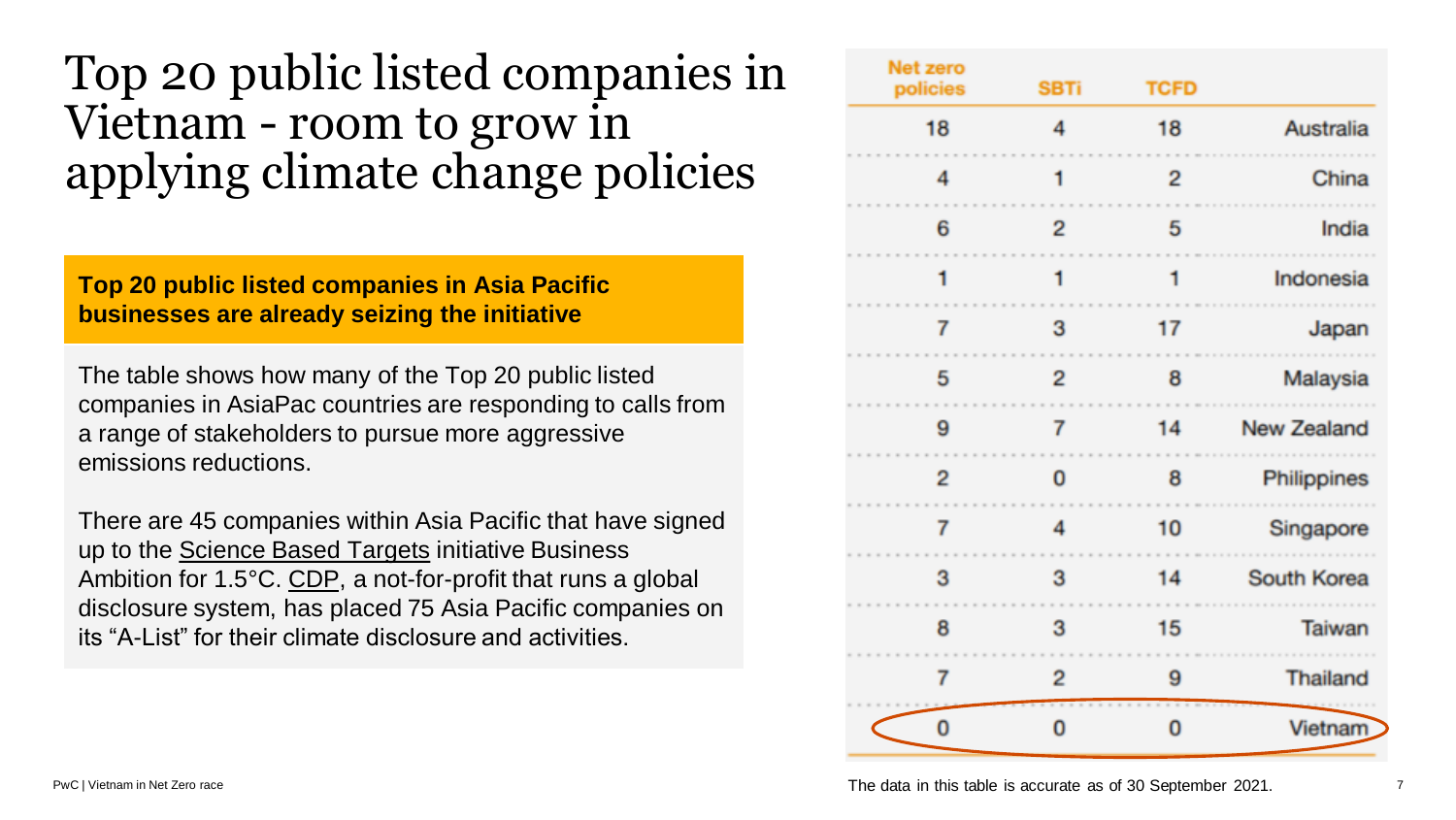### Government and business must collaborate to drive decarbonisation at the necessary pace and scale



**Government**  enabling role



**Businesses**  driving role

● Establishing the policy and regulatory environment to reach Net Zero

• Sharing the costs, research and development, innovation, supply chain, and coordination of the global transition to Net Zero

#### **The race to Net Zero is both a responsibility and an opportunity for businesses**

- Businesses making early commitments will enjoy a first mover advantage, positioning themselves favourably with changing consumer attitudes, new technologies and new markets.
- Increasingly, businesses are becoming legally obligated to shareholders and investors to quantify how their actions will create or destroy value in light of the pressures caused by climate change.
- Reducing the effects of climate change is unequivocally in the long-term interests of all businesses.





**Consumer** attitudes are driving a shift in purchasing behaviour, with an increasing expectation that business will have a clear and committed stance when it comes to reaching Net Zero.

**Workers** from Generations Y and Z are climate conscious and expect their employers to have clear climate change and ESG commitments.

**Investors** increasingly prioritising companies in their portfolios with established and transparent climate / ESG policies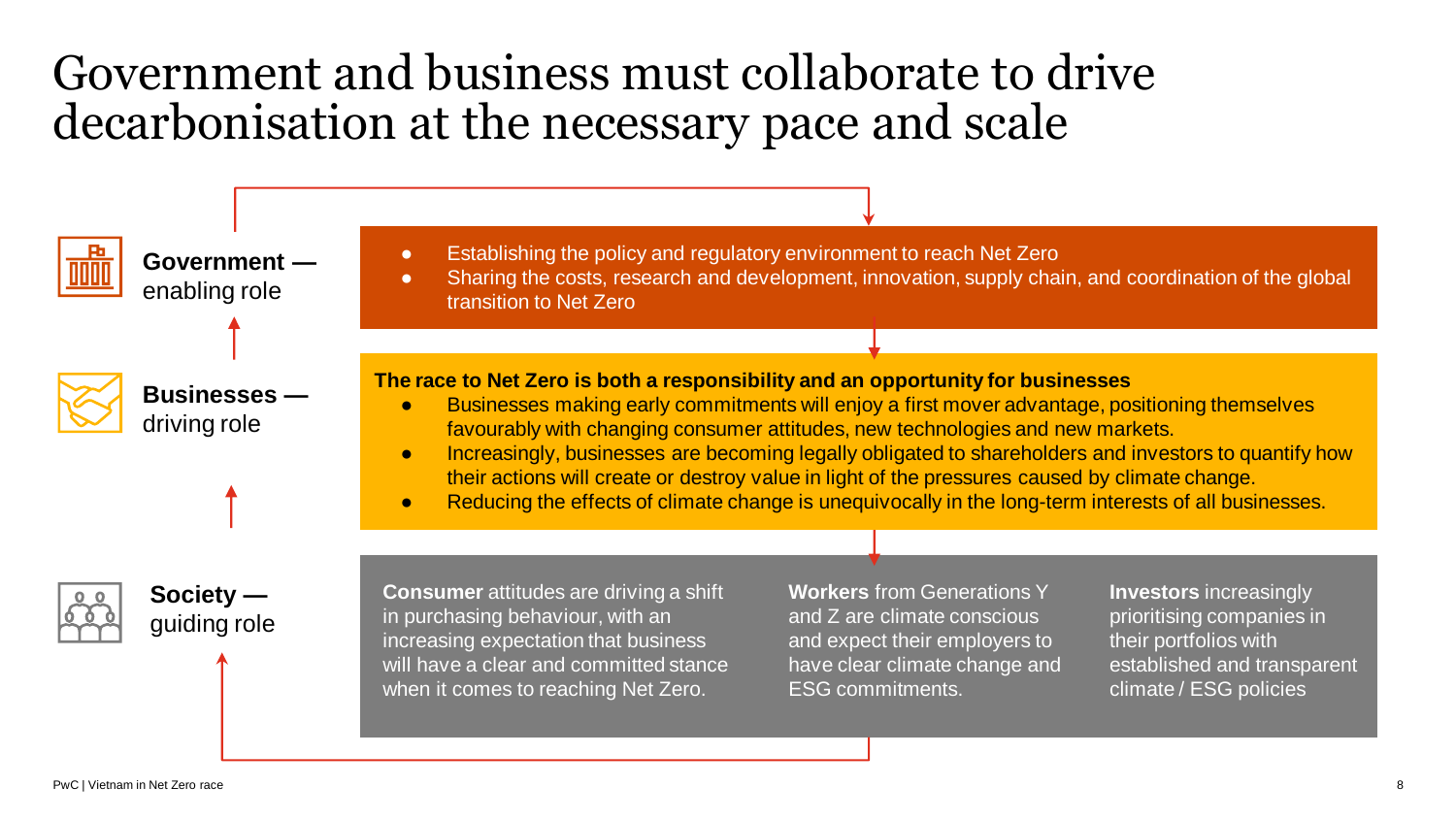### Golden opportunity for green growth: Reimagining business for Net Zero

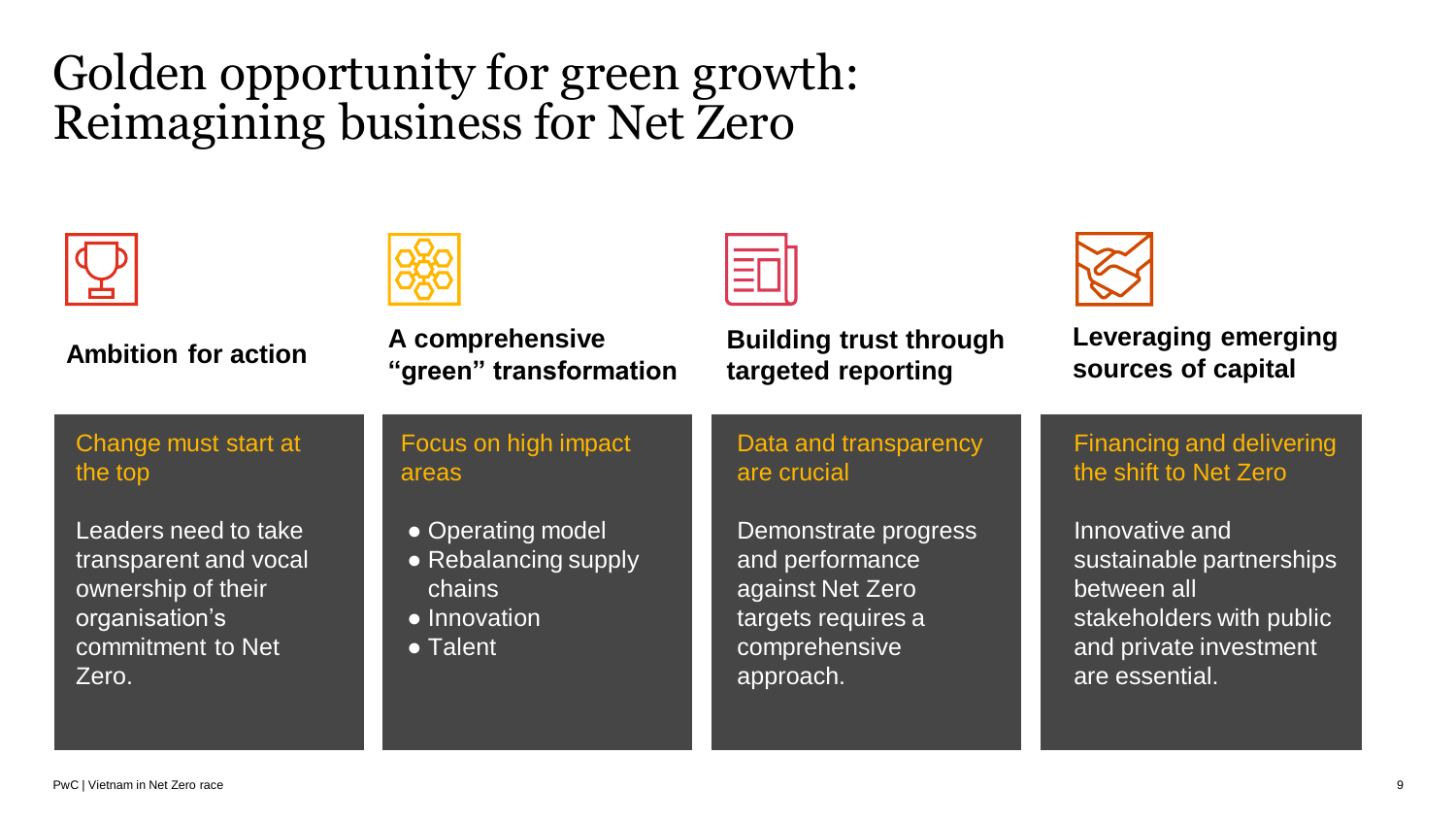

Business has a golden opportunity for green growth. Those that act fast and act comprehensively in the race toward Net Zero will enjoy a generational first mover advantage including long-term financial success, sustainable competitive advantage, favorable customer attitude and operational efficiency. "<br>"

The ability to communicate sustainability practices through verified reports on environmental, social and governance performance will be ever more important.

COP26 is a moment of hope. Now is our time to come together to create a world we are proud to leave to our children. Every one of us must do our part."

**Nguyen Hoang Nam** Partner and ESG leader Assurance services PwC Vietnam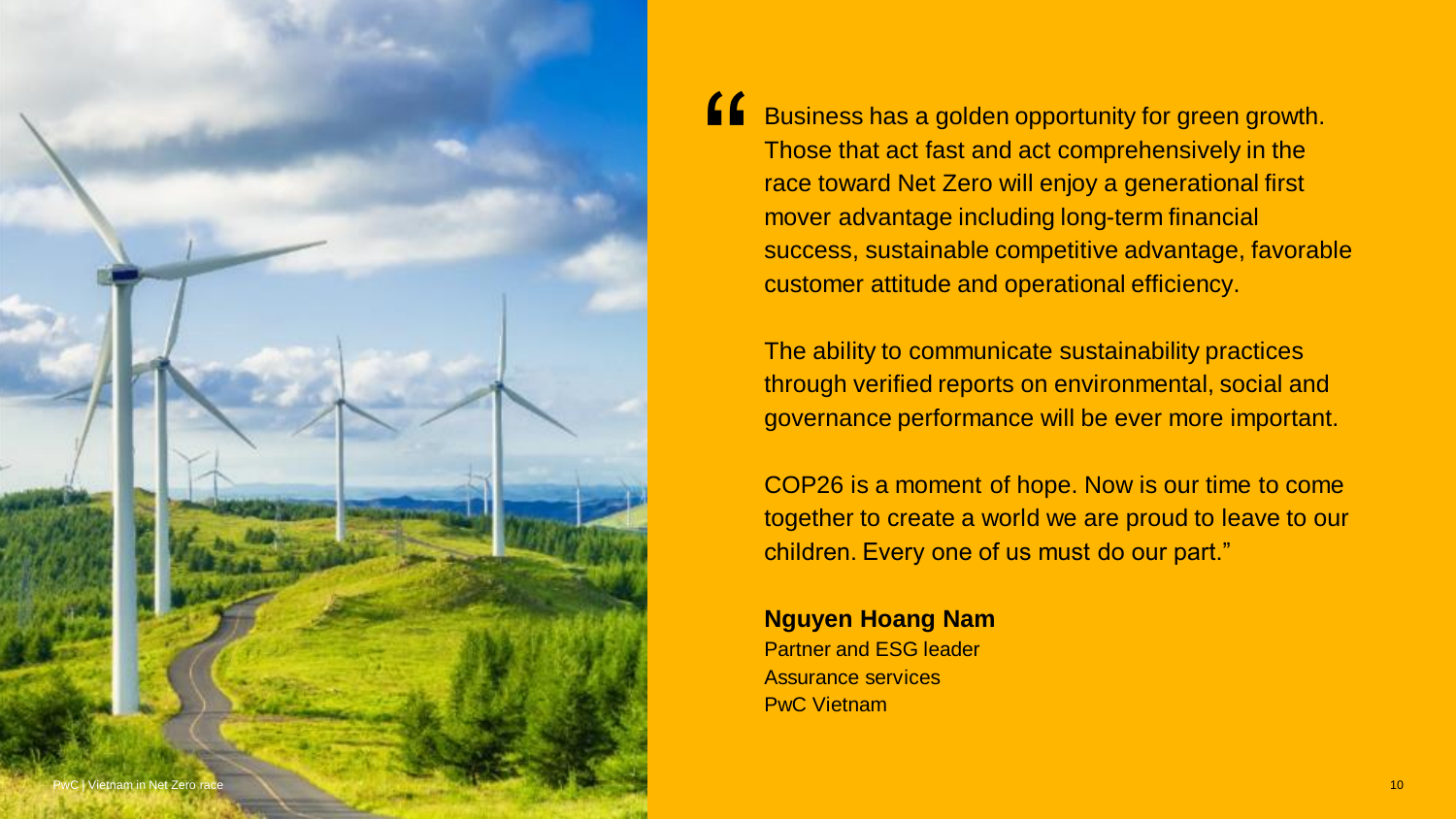## **Glossary**

**COP26**: The 26th Conference of Parties was held in Glasgow in November 2021. The 197 countries that have ratified the Convention are called 'Parties to the Convention'. The Treaty entered into force in 1994 and the first Conference of the Parties (COP) to the Convention was in 1995. COP has been held every year (excluding 2020) since 1995 in a different country. The COP is the supreme decision-making body of the UNFCCC. COPs are attended by countries engaged in formal climate negotiations, as well as non-state actors e.g. business and civil society.

**Decarbonisation**: The rate of reduction in energy-related carbon intensity upfront

**Net-zero**: Achieving a balance between the emissions released into the atmosphere and the emissions removed from the atmosphere

**Race to Zero**: A global campaign to gain support from businesses, cities, regions, and investors for a zero carbon recovery that prevents future threats and promotes sustainable growth.

**TCFD**: The Task Force on Climate-related Financial Disclosures was created in 2015 by the Financial Stability Board, with the aim of increasing and improving the reporting of climate-related financial disclosures.

**UNFCCC**: The United Nations Framework Convention on Climate Change is an international treaty that was adopted in 1992 during the 'Earth Summit' in Rio de Janeiro. UNFCCC's aim is to prevent 'dangerous' human interference with the climate system.

#### **ADB**: Asian Development Bank

**ESG**: Environmental, Social and Corporate Governance

**ETS**: Emissions Trading Scheme

**EVs**: Electric Vehicles

**GHG**: Greenhouse Gas

**LEP:** Law on Environmental Protection

**MOC:** Ministry of Construction

**MOF**: Ministry of Finance

**MOIT**: Ministry of Industry and Trade

**MONRE**: Ministry of Natural Resources and Environment

**MPI**: Ministry of Planning and Investment

**NDC:** Nationally Determined Contribution